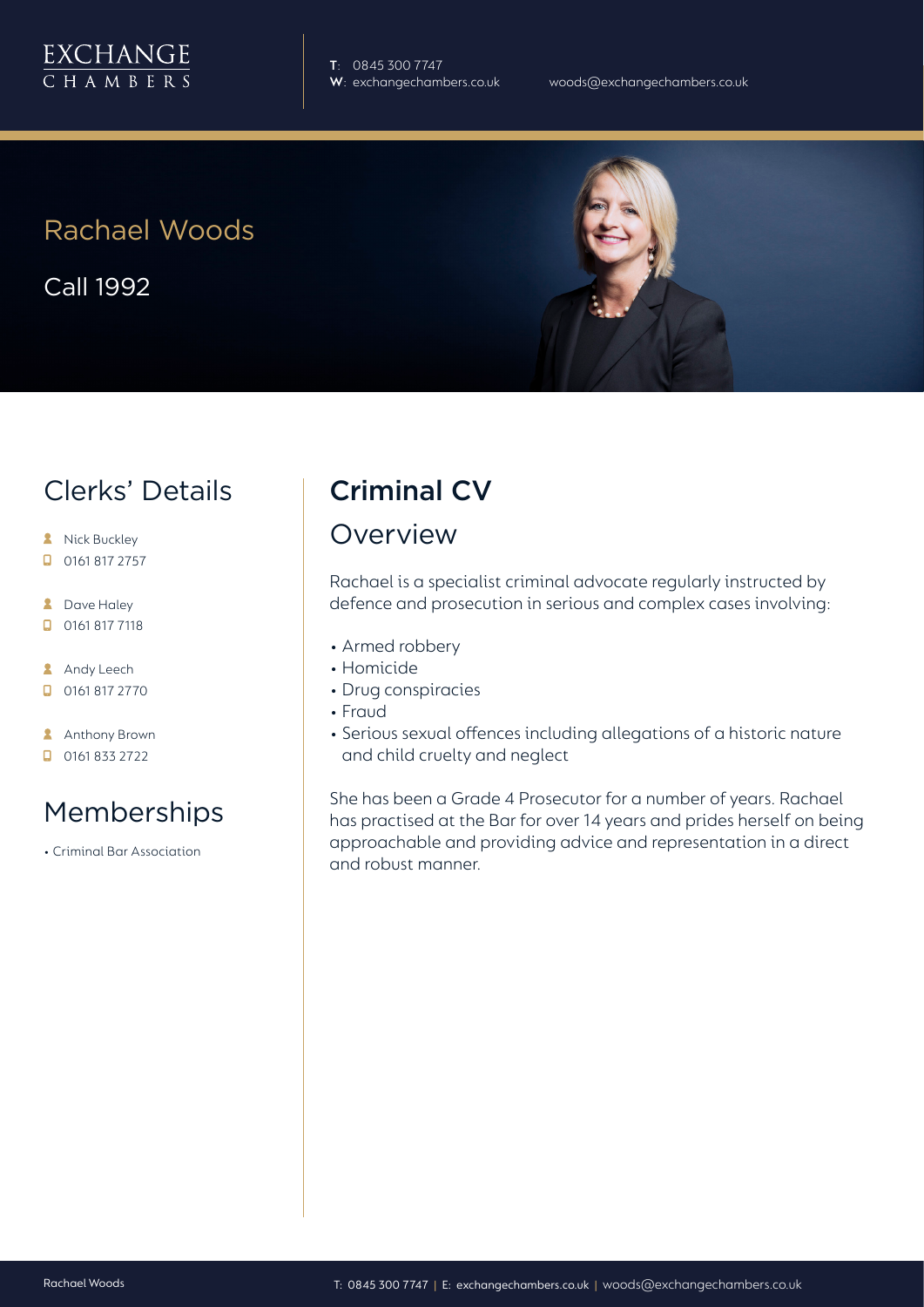### Cases

#### HOMICIDE

*R v Lin & others* (1996) (prosecution) – manslaughter of 21 Chinese cockle-pickers on Morecambe Bay – advised on all aspects of disclosure working with the investigation team a year prior to trial.

*R v Fisher* (2007) (defence) – Ten Defendant murder arising from a serious incident of public disorder, issues of joint enterprise and cut throat defences.

#### ARMED ROBBERY

*R v Knight* (2010) (defence) – armed robberies of Securicor vans with evidence based on cell site analysis – successful application of no case to answer.

*R v Grant & others* (2009) (prosecution) – armed robbery of a taxi driver – case rested on vulnerable eye witness & chronology of phone evidence.

#### DRUG CONSPIRACIES

*R v Manzoor & Ibrahim* (2010) (prosecution) – £1 million conspiracy to supply heroin operation investigated by SOCA.

*Operation Walrus 3* (2012) (prosecution) – money laundering arising from multi-million pound drugs ring.

*R v Craven* (2010) (defence) – large scale drugs importation – successful application made to dismiss the case.

*R v Wisdom* (2011) (defence) – money laundering of £140,000 cash found hidden under the bed with traces of heroin.

*R v Lendiak & Aktar* (2011) (prosecution) – conspiracy to supply cocaine with issues of sensitive disclosure/PII which potentially assisted one Defendant but incriminated the other.